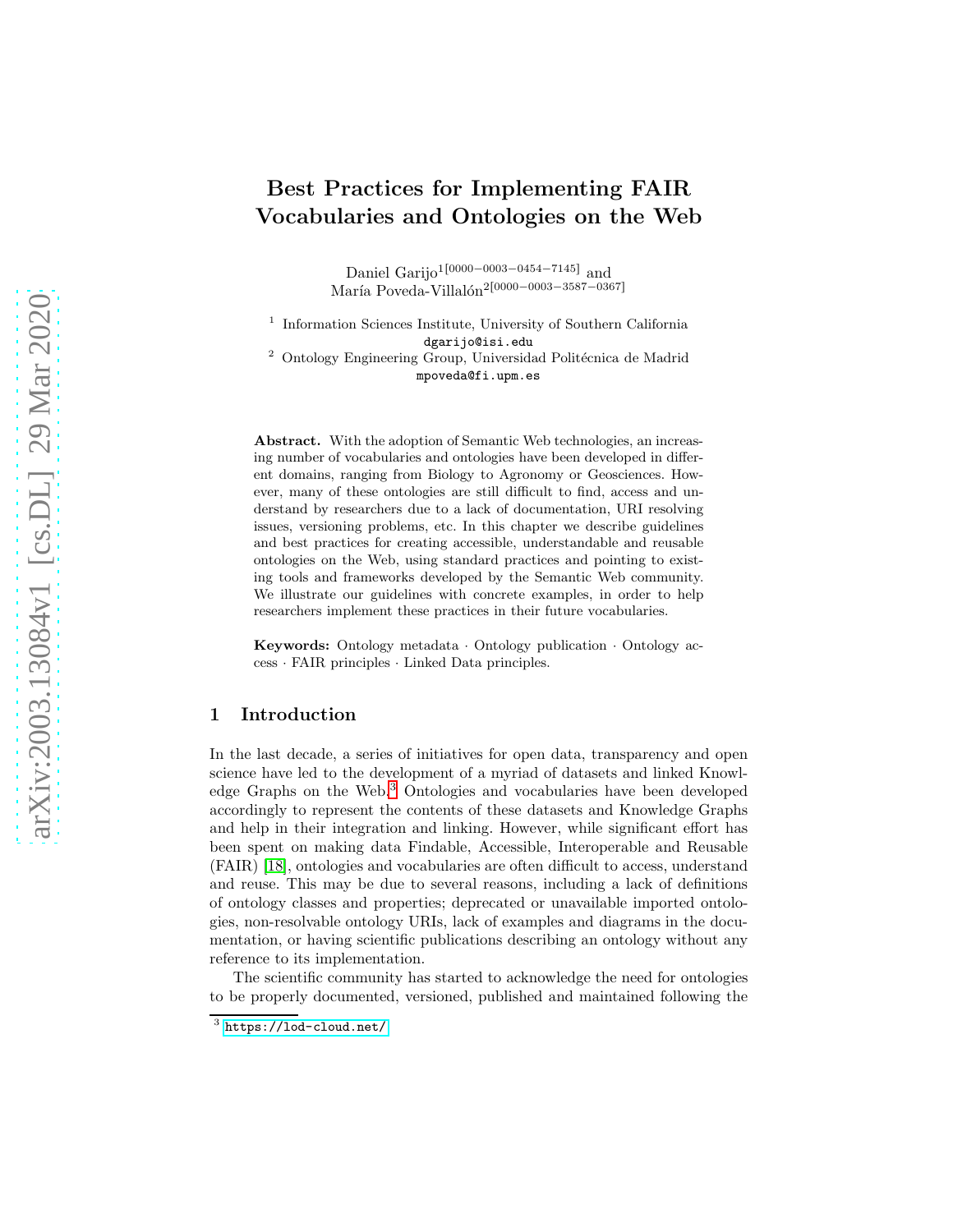Linked Data Principles [\[6\]](#page-15-1) and adapting the FAIR principles for data [\[8\]](#page-15-2). But these recommendations do not include guidelines on how to implement them for a target vocabulary. In this chapter we address this issue by describing how to make an ontology or vocabulary comply with the FAIR principles, including examples summarizing best practices from the community and our own experience; and pointing to popular existing tools and frameworks.

Our guidelines are aimed at ontology engineers, and therefore the paper is structured according to their ontology development processes: Section [2](#page-1-0) describes several design decisions for an ontology URI (naming conventions, versioning, permanent URIs); Section [3](#page-4-0) describes how to create a documentation that is easy to reuse and understand by others (minimum metadata, diagrams to include); Section [4](#page-10-0) illustrates how to make an ontology accessible and findable in the Web; Section [5](#page-14-0) points to existing end-to-end frameworks that support the ontology publication process; and Section [6](#page-14-1) concludes our paper. We consider the design and development of an ontology out of the scope of this paper, as it has been covered by methodologies for ontology development (e.g.,  $LOT<sup>4</sup>$  $LOT<sup>4</sup>$  $LOT<sup>4</sup>$  or NeOn [\[14\]](#page-15-3)).

# <span id="page-1-0"></span>2 Accessible Ontology URI Design

Ontologies are digital artifacts, and therefore their URIs should follow the Linked Data Principles,<sup>[5](#page-1-2)</sup> and use a URI namespace under the developer's control. The rationale is simple: only in a domain under our control we will be able to serve the right serialization of the ontology.

When creating an ontology, it is also important to think carefully about its name, prefix and URI design. Well engineered ontologies are costly to produce, and therefore they should be accessible to other potential users (e.g., by avoiding complex URIs) and easy to differentiate from existing vocabularies.

In this section we describe our proposed best practices for designing URIs for ontologies to make them unique, easy to remember, and easy to maintain. We acknowledge that naming conventions may be subjective, but these practices reflect our experience in ontology development over a wide range of domains (smart cities, open science, meteorology, neuroscience, etc.) and therefore provide a good starting point. We divide our guidelines over four main key points for accessible ontology URI design: how to select a name and prefix (Section [2.1\)](#page-1-3), whether to use hash or slash namespaces (Section [2.2\)](#page-2-0), whether to use opaque URIs (Section [2.3\)](#page-2-1), how to incorporate semantic versioning in your ontology URI (Section [2.4\)](#page-3-0) and how to make your ontology URI permanent (Section [2.5\)](#page-4-1).

For illustrating purposes, we will be using an example ontology throughout this paper, with the following URI: <https://w3id.org/example#>.

### <span id="page-1-3"></span>2.1 Ontology name and prefix

The name and prefix of an ontology are in most cases related to its application domain. Short and simple names will help others remember your ontology

 $^4$  <https://lot.linkeddata.es/>

<span id="page-1-2"></span><span id="page-1-1"></span><sup>5</sup> <https://www.w3.org/DesignIssues/LinkedData.html>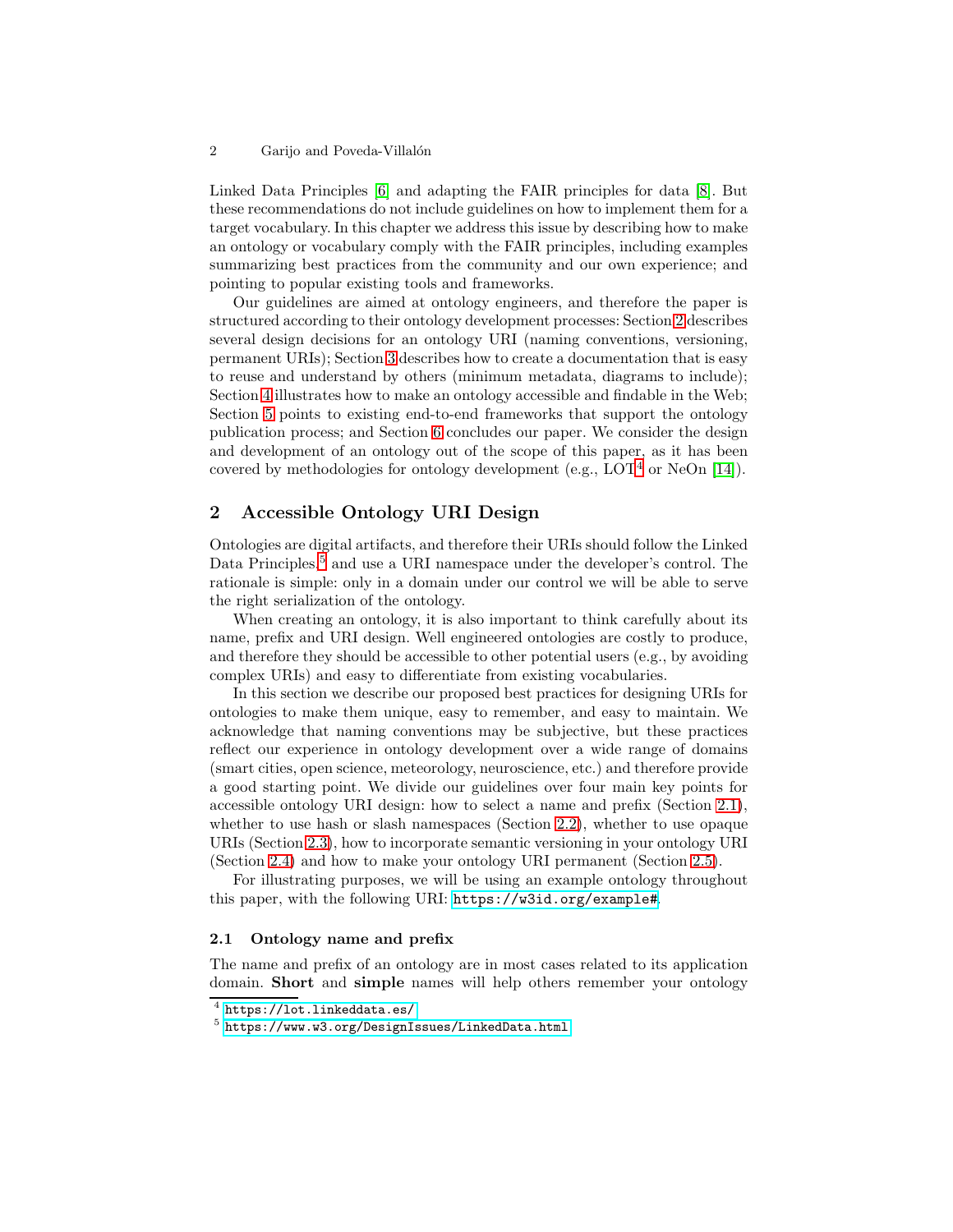easily. An extended practice is to use acronyms to abbreviate the title of longer ontologies, as in "The Data Catalog Ontology"<sup>[6](#page-2-2)</sup> (with prefix **dcat**) or the "Friend of a Friend Ontology"<sup>[7](#page-2-3)</sup> (with prefix foaf).

Another aspect to consider when designing the name of your ontology is to avoid overlapping with other existing vocabularies. While it is possible to overload existing prefixes by assigning them a different URI, this often confuses potential re-users that are already familiar with the state of the art. A good strategy to prevent this problem is to look for existing prefixes in common vo-cabulary registries such as prefix.cc,<sup>[8](#page-2-4)</sup> Linked Open Vocabularies (LOV) [\[15\]](#page-15-4) or Bioportal [\[17\]](#page-15-5). In our example ontology, by doing a quick search LOV and Bioportal, we can see that our example ontology URI has not been defined. However, the prefix "example" has already been registered to refer to "example.org", a namespace defined to create sample URIs. Therefore we decide on exo (derived from *example ontology*) as our namespace prefix.

#### <span id="page-2-0"></span>2.2 Hash versus slash URIs

When designing the URI of an ontology, it is important to determine whether the trailing element will be a hash  $(\#)$  or a slash  $($ ). On the one hand, using a hash makes serving the ontology easier,  $9$  as the client looking at the URI strips only the part of the URI before the hash symbol. Everything after the hash symbol is interpreted as a *fragment identifier*, and may be ignored or used by browsers to refer to the right section of the HTML documentation (if available). W3C standards usually follow the hash convention, and we will follow it in our example as well.

On the other hand, using a slash allows treating each element of the ontology as a separate entity that may be described in an independent manner. This can be useful for organizational purposes when the ontology is big (thousands of classes) and returning a full serialization or rendering a single HTML documentation may be deemed too slow, showing instead each class and property separately. The Open Biomedical Ontology network<sup>[10](#page-2-6)</sup> is an example of this convention.

#### <span id="page-2-1"></span>2.3 Opaque URIs for classes and properties

Opaque URIs obfuscate the name of classes and properties that are part of your ontology. For instance, let us assume we have an "ExampleClassA" in our example ontology. In order to use opaque URIs, instead of using "ExampleClassA" we would associate the class with an identifier such as "EXO C0001", and use it as part of its URI. This has two main advantages: First, if we decide to change the name of the class in the future, the URI of the class would not be affected by it.

 $^6$  <https://www.w3.org/TR/vocab-dcat-2/>

<span id="page-2-2"></span><sup>7</sup> <http://xmlns.com/foaf/spec/>

<span id="page-2-3"></span><sup>8</sup> <http://prefix.cc>

<span id="page-2-4"></span><sup>9</sup> <https://www.w3.org/wiki/HashVsSlash>

<span id="page-2-6"></span><span id="page-2-5"></span> $10$  <http://www.obofoundry.org/>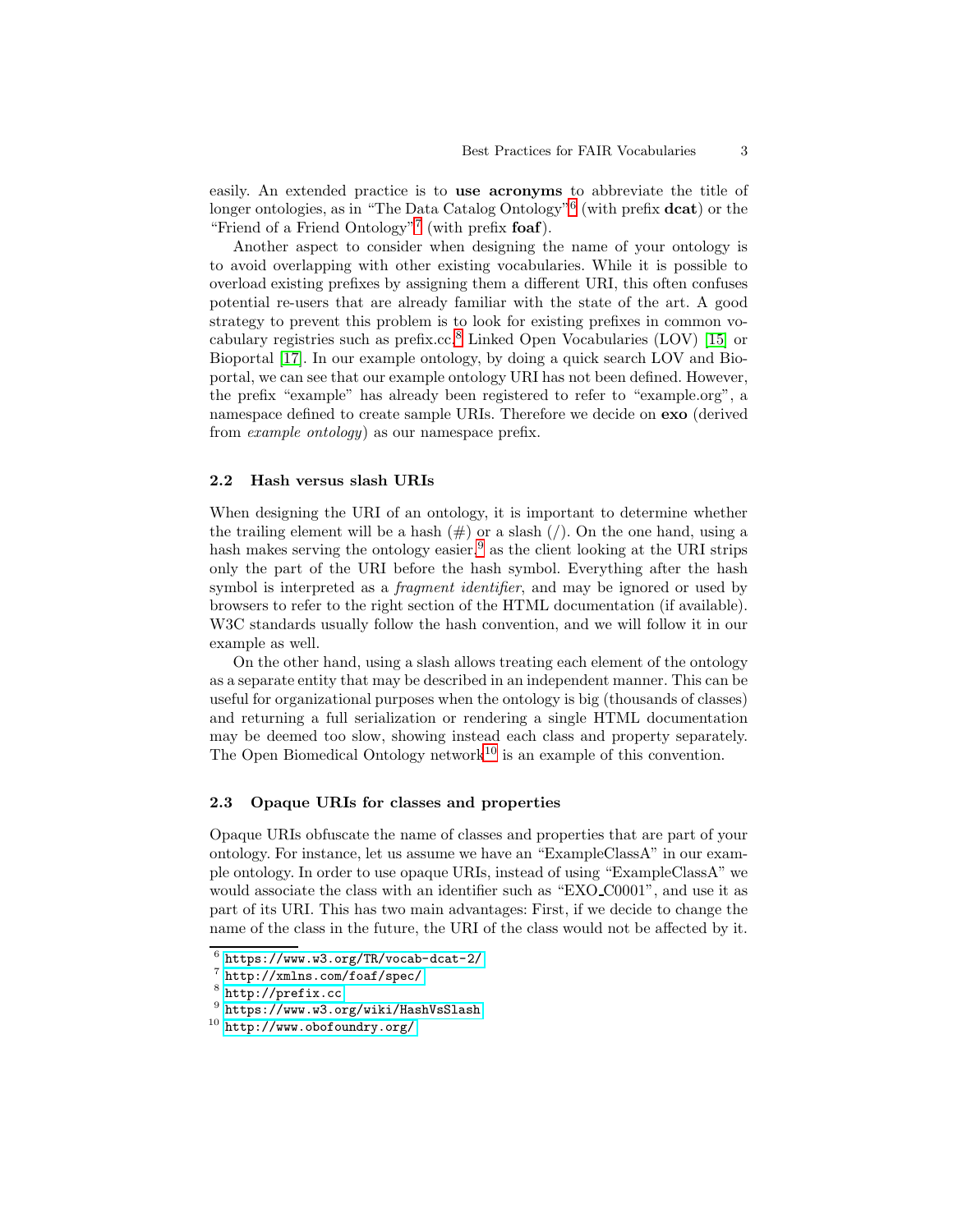Second, identifiers are language agnostic. For instance, someone using another alphabet (e.g., chinese, cyrillic, etc.) would be able to refer to the same URI with the corresponding label. Examples of ontologies that follow this convention can be found in the Open Biomedical Ontologies, but it is also followed by commonly used knowledge graphs such as Wikidata [\[16\]](#page-15-6).

The main drawback of using opaque URIs is the difficulty of interpreting properly classes and properties, which usually requires additional tooling for displaying the right labels. For this reason, we will not use them in our example.

### <span id="page-3-0"></span>2.4 Ontology versioning

Ontologies often have multiple versions, and these should be appropriately annotated as part of the ontology metadata (e.g., with the property *owl:versionIRI* and *owl:versionInfo*).We recommend using *semantic versioning*[11](#page-3-1) as a guideline for identifying the different versions of an ontology, as it has become a common practice in software engineering. In semantic versioning, each version id should follow the format  $X,Y,Z$ , where X represents a major version (e.g., defining a set of classes and properties to support new use cases),  $\bf{Y}$  represents a minor version (e.g., adding a single property or class), and  $Z$  represents patches or quick bug fixes (updating a label, adding examples, etc.). In our example ontology, the first version is 1.0.0 (first major release), with the IRI "https://w3id.org/example/1.0.0", which we would represent in the ontology as follows:

```
<https://w3id.org/example> rdf:type owl:Ontology ;
   owl:versionIRI <https://w3id.org/example/1.0.0> ;
   owl:versionInfo "1.0.0"@en .
```
As shown in the example, the version IRI is independent from the URI of the ontology ("https://w3id.org/example#"). It is **discouraged** to include version numbers as part of the ontology URI, as it would deeply affect interoperability of its instances. For example, consider we had used "https://w3id.org/example/1.0.0#" as the ontology URI, and we had populated a Knowledge Graph with two instances of "ExampleClassA":

```
@prefix exo: <https://w3id.org/example/1.0.0#> .
@prefix ex-inst: <https://example.org/instance/> .
ex-inst:instance1 a exo:ExampleClassA .
ex-inst:instance2 a exo:ExampleClassA .
```
If we now released another version of the ontology (1.0.1), all the URIs of ExampleClassA would change (highlighted in blue below):

```
@prefix exo2: <https://w3id.org/example/1.0.1#> .
@prefix ex-inst: <https://example.org/instance/> .
ex-inst:instance1 a exo2:ExampleClassA .
ex-inst:instance2 a exo2:ExampleClassA
```
<span id="page-3-1"></span><https://semver.org/>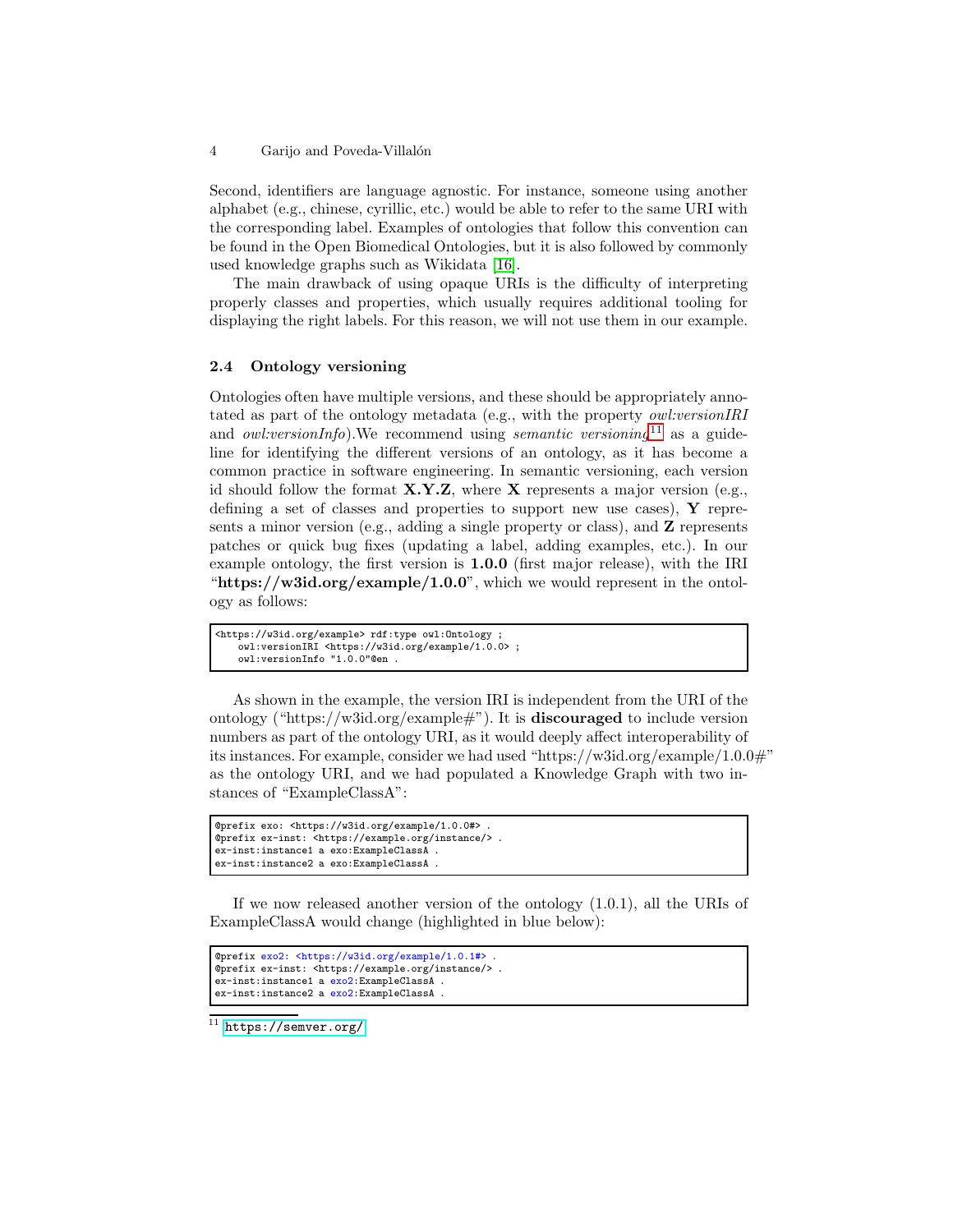This is an undesired behavior, because it makes **ex-instinitional ex**inst:instance2 instances of two different classes (exo:ExampleClassA and exo2:exampleClassA) instead of a single one. Instead, we want all the instances of a class to be compatible across different ontology versions:

```
@prefix exo: <https://w3id.org/example#> .
@prefix ex-inst: <https://example.org/instance/> .
ex-inst:instance1 a exo:ExampleClassA .
ex-inst:instance2 a exo:ExampleClassA .
```
By following this convention, we can continue doing ontology releases with appropriate versioning, while keeping the classes and properties consistent in terms of their URI.

#### <span id="page-4-1"></span>2.5 Using permanent URIs

When publishing an ontology on the Web, it is recommended to think about its long term sustainability, specifically if it gets widely adopted. For example, what will happen to the domain used for the namespace URI of an ontology after several years? (i.e., when the funding for the related research project is over). Likewise, if the ontology is hosted on a server in a university or company, what will happen if the server name changes; or if the person in charge of maintaing it needs to move the ontology hosting to another institution?

Permanent URIs services are community driven initiatives designed to address these issues. The idea behind them is simple: instead of minting a URI for a resource, users may use these services to create a *proxy* URI which can then be redirected to wherever the target resource is stored at any point in time. That way, if the target resource is moved, developers just have to update its location without changing its permanent URL. There are several open, free services to create permanent URLs on the Web, among which purl.org<sup>[12](#page-4-2)</sup> (now hosted by the Internet Archive) and  $w3id^{13}$  $w3id^{13}$  $w3id^{13}$  (created by the W3C Permanent Identifier Community Group and supported by several companies) are perhaps the most commonly used. We recommend using permanent URIs in ontologies in order to support their long term sustainability. In fact, our example ontology uses a w3id: https://w3id.org/example. Creating a w3id is as simple as forking a GitHub repository and following the instructions in the readme file.[14](#page-4-4) An advantage of w3id versus *purl.org* is that you have control on how to redirect the ontology to its different serializations (a full example is available in Section [4\)](#page-10-0).

# <span id="page-4-0"></span>3 Generating Reusable Ontology Documentation

We refer to "ontology documentation" as the collection of documents and explanatory comments generated during the entire ontology building process [\[14\]](#page-15-3).

 $^{12}$ <https://archive.org/services/purl/>

<span id="page-4-2"></span> $13$  <https://w3id.org/>

<span id="page-4-4"></span><span id="page-4-3"></span><sup>14</sup> <https://github.com/perma-id/w3id.org>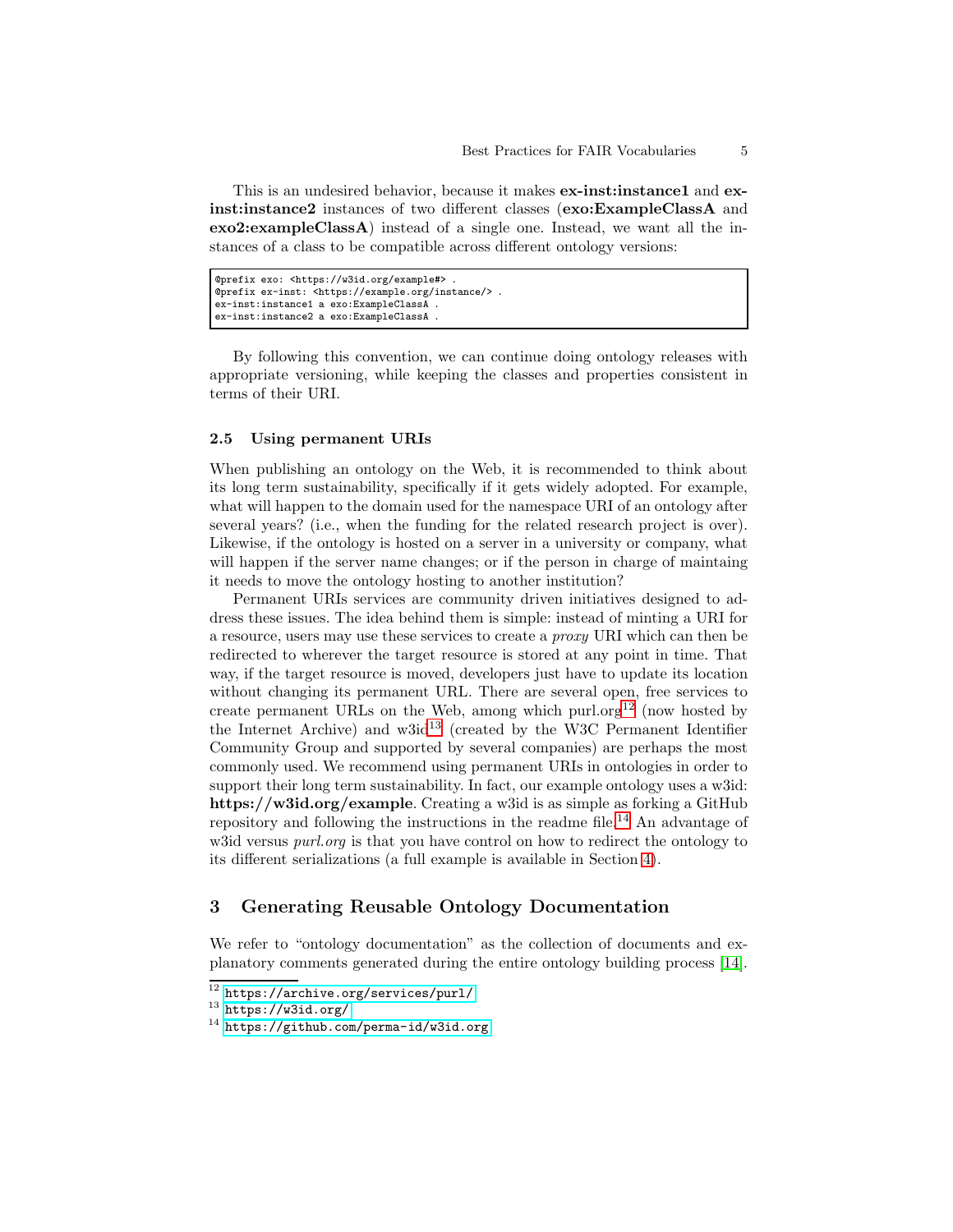These documents are critical for helping others understand an ontology: documentation provides context, accurate definitions and examples of the different concepts that are included. In fact, an important part of the documentation is usually provided within the ontology itself through ontology metadata and natural language annotations. However, some of the documents may be external to the ontology, such as the ontology requirements document, other sources used during the knowledge acquisition phase, the conceptualization diagrams, examples of use, etc.

In this section we describe our recommended best practices to generate ontology metadata and human oriented documentation, including diagramming guidelines to show the relationships between classes in a visual manner.

#### <span id="page-5-2"></span>3.1 Ontology Metadata

When creating an ontology, it is crucial to describe it with appropriate metadata for others to understand it correctly. For example, if some of the classes are ambiguously defined, other researchers may misinterpret their meaning when incorporating them into their work. We distinguish two main categories of metadata in an ontology: the metadata associated with the ontology itself and the metadata associated with its elements (classes, object properties, datatype properties and individuals).

The metadata associated to the ontology itself is important to provide an overview and identify an ontology, understand its usage conditions and understand its provenance. Table [1](#page-6-0) shows our recommended and optional annotation properties for describing ontologies, along with candidate properties that can be reused from existing vocabularies and standards.[15](#page-5-0) The *recommended* properties are license (critical for others to know how the ontology may be used; we recommend a CC-BY license); *creator*, *contributor*, *creation date* and *previous version* to track the provenance of the ontology and compare against earlier versions; *namespace URI* and *version IRI* to properly identify the ontology; and *prefix*, *title* and *description* to provide a quick overview on what the ontology does and how to properly refer to it. Finally, a *citation* is recommended for letting other users know how to attribute the authors of the ontology. For the rest of the section, we will be using the following namespaces:  $16$ 

| rdfs | <http: 01="" 2000="" rdf-schema#="" www.w3.org=""></http:>            |
|------|-----------------------------------------------------------------------|
| owl  | $\frac{\text{tht}}{\text{t}}$ //www.w3.org/2002/07/owl#>              |
| bibo | <http: bibo="" ontology="" purl.org=""></http:>                       |
| foaf | $\frac{\text{tht}}{\text{t}}$ //xmlns.com/foaf/0.1/>                  |
|      | dcterms <http: dc="" purl.org="" terms=""></http:>                    |
| vaem | <http: schema="" vaem="" www.linkedmodel.org=""></http:>              |
| vann | <http: purl.org="" vann="" vocab=""></http:>                          |
| SW   | <http: 06="" 2003="" ns#="" sw-vocab-status="" www.w3.org=""></http:> |

<span id="page-5-0"></span><sup>15</sup> Other vocabularies (e.g., <https://schema.org>) are alternatives to the ones proposed. See <https://w3id.org/widoco/bestPractices> for additional suggestions.

<span id="page-5-1"></span><sup>16</sup> For reference, the TTL version of our example ontology is available at <https://dgarijo.github.io/example/release/1.0.1/ontology.ttl>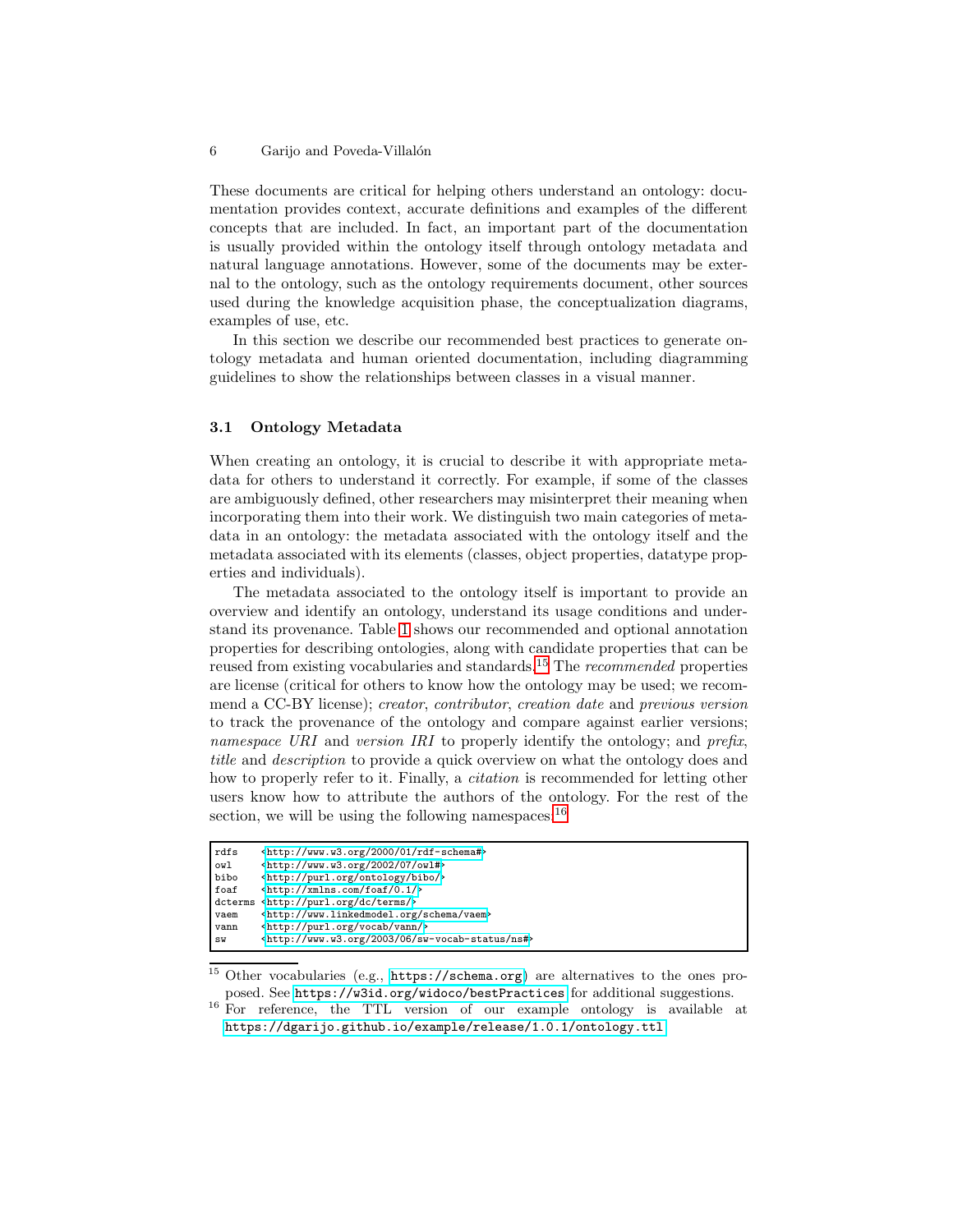| Property name          | <b>Annotation Property</b>                             | Rationale                              | Guideline   |
|------------------------|--------------------------------------------------------|----------------------------------------|-------------|
| License                | dcterms:license                                        | Usage conditions                       | Recommended |
| Creator                | dcterms:creator                                        | Provenance and attribution Recommended |             |
| Contributor            | dcterms:contributor                                    | Provenance and attribution Recommended |             |
| Creation date          | dcterms:created                                        | Provenance                             | Recommended |
| Previous version       | owl:priorVersion                                       | Provenance and comparison Recommended  |             |
| Namespace URI          | vann:preferredNamespaceUri                             | Identifying the ontology               | Recommended |
| Version IRI            | owl:versionIRI                                         | Versioning                             | Recommended |
| Prefix                 | vann:preferredNamespacePrefix Identifying the ontology |                                        | Recommended |
| Title                  | dcterms:title                                          | Understanding                          | Recommended |
| Description            | dcterms:description                                    | Understanding                          | Recommended |
| Citation               | dcterms:bibliographicCitation                          | Credit                                 | Recommended |
| Abstract               | dcterms:abstract                                       | Additional information                 | Optional    |
| See also               | rdfs:seeAlso                                           | Additional information                 | Optional    |
| <b>Status</b>          | sw:status                                              | Maturity information                   | Optional    |
| Backward compatibility | owl:backwardCompatibility                              | Version compatibility                  | Optional    |
| Incompatibility        | owl:incompatibleWith                                   | Version compatibility                  | Optional    |
| Modification Date      | dcterms:modified                                       | Provenance and timeliness              | Optional    |
| Issued date            | dcterms:issued                                         | Provenance and timeliness              | Optional    |
| Source                 | dcterms:source                                         | Provenance                             | Optional    |
| Publisher              | dcterms:published                                      | Provenance                             | Optional    |
| <b>DOI</b>             | bibo:doi                                               | Bibliographic information              | Optional    |
| Logo                   | foaf:logo                                              | Identifying the ontology               | Optional    |
| Diagram                | foaf:depiction                                         | Visual documentation                   | Optional    |

<span id="page-6-0"></span>Table 1. Recommended and optional metadata for describing ontologies

The *optional* properties included in Table [1](#page-6-0) are not critical to identify or reuse a target ontology, but provide additional insight and ease its understanding. These properties include having an *abstract* and *see also* with an additional overview of the ontology and links to related resources; a *status* to describe its maturity (first draft, specification, etc.); information about the *backward compatibility* or other *incompatible* versions of the ontology; the *modification* and *issue* dates; the *original source* that led to the definition of the ontology (requirement document, use cases, etc.); information about the *publisher* organization supporting the ontology; the *DOI* to accessed to a publication about the ontology; and information about the *logo* and *diagrams* that can be used as a visual aid for the ontology.

Table [2](#page-7-0) shows the recommended and optional metadata properties for classes, properties, data properties and individuals. Recommended metadata properties include a human-readable *label* to identify the term (using as many languages as needed); and a *definition* for the ontology term that is as accurate as possible. Definitions should be clear and illustrative, as classes and property names may have different meanings to different researchers.

The rest of the properties in Table [2](#page-7-0) are nice to have to improve the understanding of ontology terms. These include *examples* that illustrate how to use a term; its *status* (e.g., deprecated, under discussion, etc.); the *rationale* for including a term in the ontology (which may reflect consensus from a discussion); and the *source* material that motivated the inclusion of the term.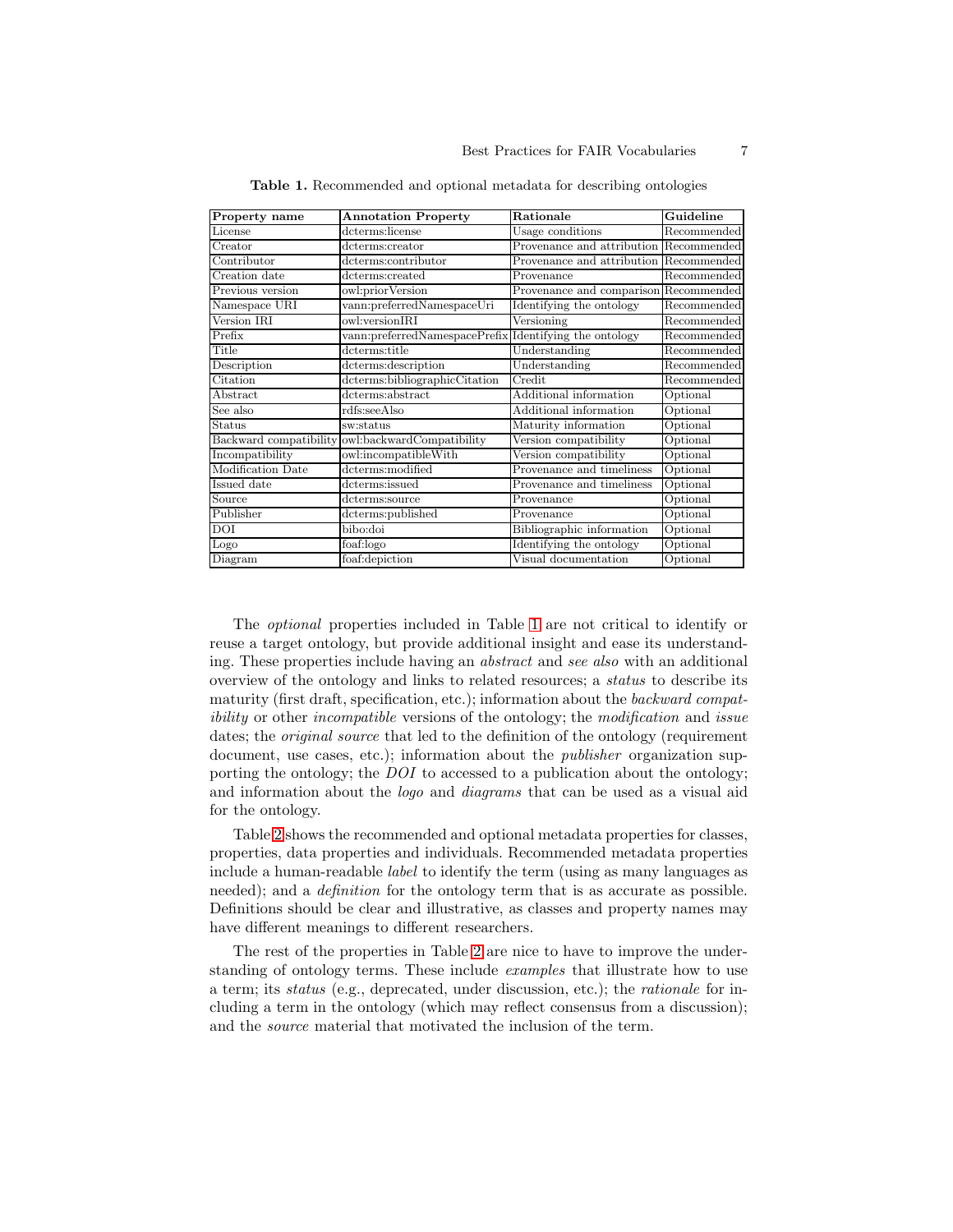<span id="page-7-0"></span>

|               | <b>Property name Annotation Property Rationale</b> |                           | Guideline   |
|---------------|----------------------------------------------------|---------------------------|-------------|
| Label         | rdfs:label                                         | Readibility               | Recommended |
| Definition    | rdfs:comment                                       | Understanding Recommended |             |
| Example       | vann: example                                      | Understanding Optional    |             |
| <b>Status</b> | sw:term_status                                     | Understanding Optional    |             |
| Rationale     | vaem:rationale                                     | Understanding Optional    |             |
| Source        | dcterms:source                                     | Provenance                | Optional    |

Table 2. Recommended and optional properties for describing ontology terms

#### 3.2 Creating a Human-Readable Documentation

Ontologies are usually designed in editors and then exported in formats (Turtle, RDF/XML, JSON-LD, etc.) that are difficult to navigate by humans. Researchers often address this issue by pointing to an associated paper or report, but these usually describe a scientific contribution rather than the definitions of each ontology concept in detail. A better solution is to create a documentation for all the terms in the ontology. Since this can be a time-consuming task, the Semantic Web community has developed tools to help ontology documentation. Given an OWL file as input, these tools generate an HTML documentation from the metadata included in the ontology itself (by retrieving the annotation properties recommended in Section [3.1\)](#page-5-2), creating sections for all classes, properties, data properties and named individuals. Popular tools for ontology documentation include WIDOCO [\[3\]](#page-15-7) (an evolution of the Live OWL Documentation Environment [\[12\]](#page-15-8) that includes automated visualization diagrams through the WebVowl tool [\[9\]](#page-15-9)), Parrot [\[2\]](#page-14-2) or  $\text{Ow} \cdot \text{Do} \cdot 1^7$  (integrated with the Protégé Ontology editor [\[11\]](#page-15-10)).

We recommend creating an HTML documentation for ontologies, as it makes them easier for others to understand and navigate on the Web. The tools introduced above are a good starting point for documentation generation, but we recommend expanding their results with additional motivation and context for the target ontology, pointers to the requirements and rationale; and custom diagrams with examples that illustrate how to use ontologies in practice.

#### 3.3 Ontology visualization

Graphical representations of ontologies help users understand their structure, relationships and usage. Since there is no standard convention for ontology diagrams, developers have adopted several approaches, such as UML-alike diagrams in the SAREF ontologies;<sup>[18](#page-7-2)</sup> semantic network oriented diagrams in the SSN On-tology;<sup>[19](#page-7-3)</sup> or custom diagrams as in the Provenance Ontology.<sup>[20](#page-7-4)</sup>

<sup>17</sup> <https://protegewiki.stanford.edu/wiki/OWLDoc>

<span id="page-7-1"></span><sup>18</sup> See the SAREF4AGRI extension <https://w3id.org/def/saref4agri>

<span id="page-7-2"></span><sup>19</sup> Semantic Sensor Network Ontology <https://www.w3.org/TR/vocab-ssn/>

<span id="page-7-4"></span><span id="page-7-3"></span><sup>20</sup> PROV-O: The PROV Ontology <http://www.w3.org/TR/prov-o/>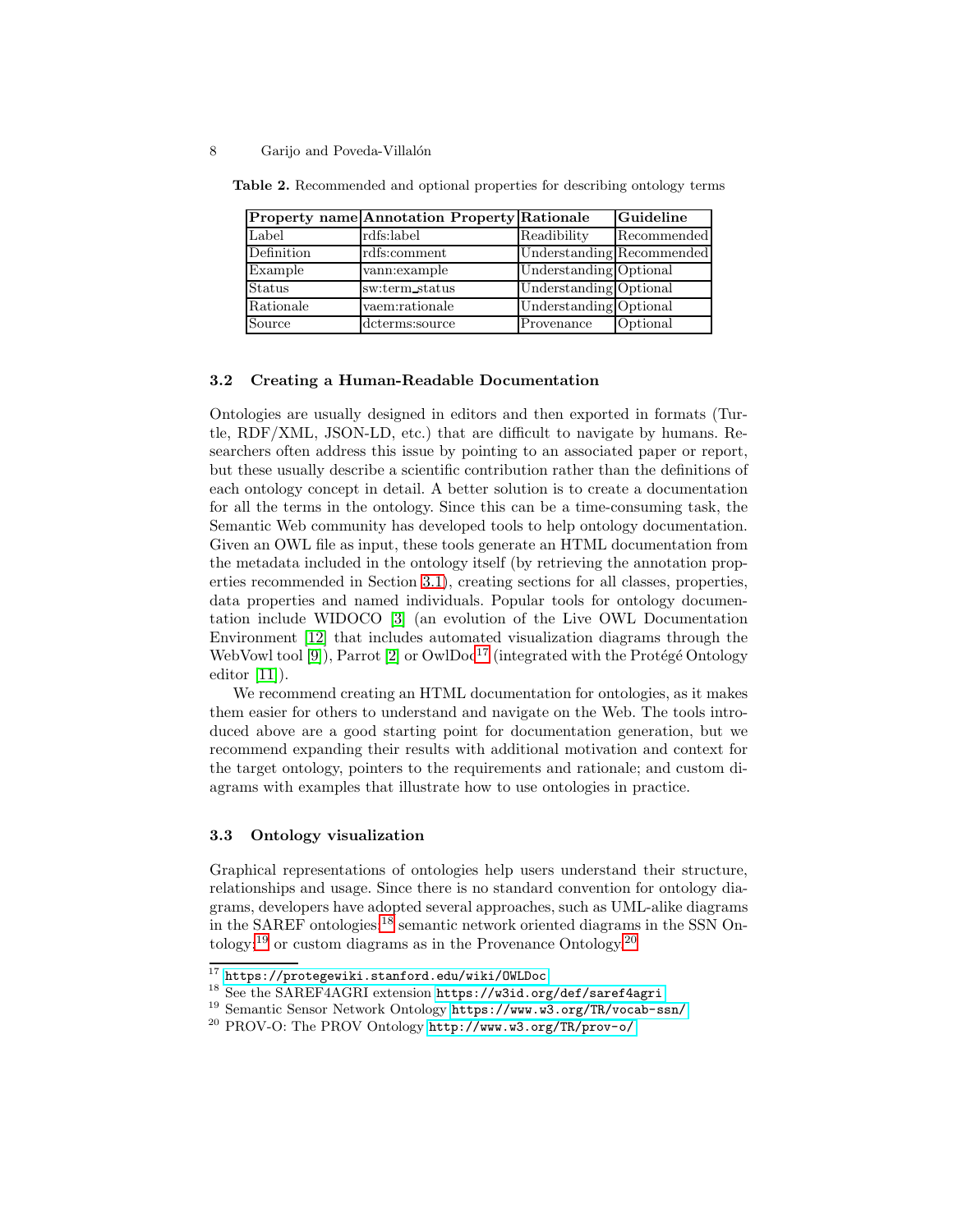

#### Best Practices for FAIR Vocabularies 9

<span id="page-8-2"></span>Fig. 1. Recommended notation for classes.

In the last years, conventions for ontology diagrams have been proposed (e.g., VOWL [\[10\]](#page-15-11) and Graffoo[21](#page-8-0)) but none have been standardized yet. In this section we suggest guidelines for generating ontology diagrams based on the UML Ont profile proposed at [\[4\]](#page-15-12).[22](#page-8-1) The rationale for our recommendation is that UML is commonly used in software engineering, and it is familiar to software developers.

Figure [1](#page-8-2) depicts our proposed graphical representations for classes, class restrictions and class axioms. Named classes are represented by labelled boxes (1.a); while class restrictions or anonymous classes are represented by empty boxes (1.b). Intersection class descriptions are represented either by using an empty circle with the  $\le$  owl: intersection of  $\ge$  stereotype (1.c.i); or an icon including the symbol " $\Box$ " (1.c.ii). Similarly, union class descriptions may use an empty circle with the  $\leq \leq \text{val:unionOf}\geq$  stereotype  $(1.d. i)$ ; or an icon including the symbol " $\sqcup$ "(1.d.ii).

Subclasses are represented using the generalization arrow used in UML  $(1.e. i)$  or with a dependency arrow with the  $\leq$ rdfs:subClassOf>> stereotype (1.e.ii); and equivalent classes are represented with double-sided UML depen-

 $^\mathrm{21}$  Specification available at <code><https://essepuntato.it/graffoo/specification></code>

<span id="page-8-1"></span><span id="page-8-0"></span> $^{22}$  The original UML Ont profile uses custom labels and dependencies to cover OWL  $1\,$ constructs. Here labels are mapped to the OWL and RDF(S) constructs.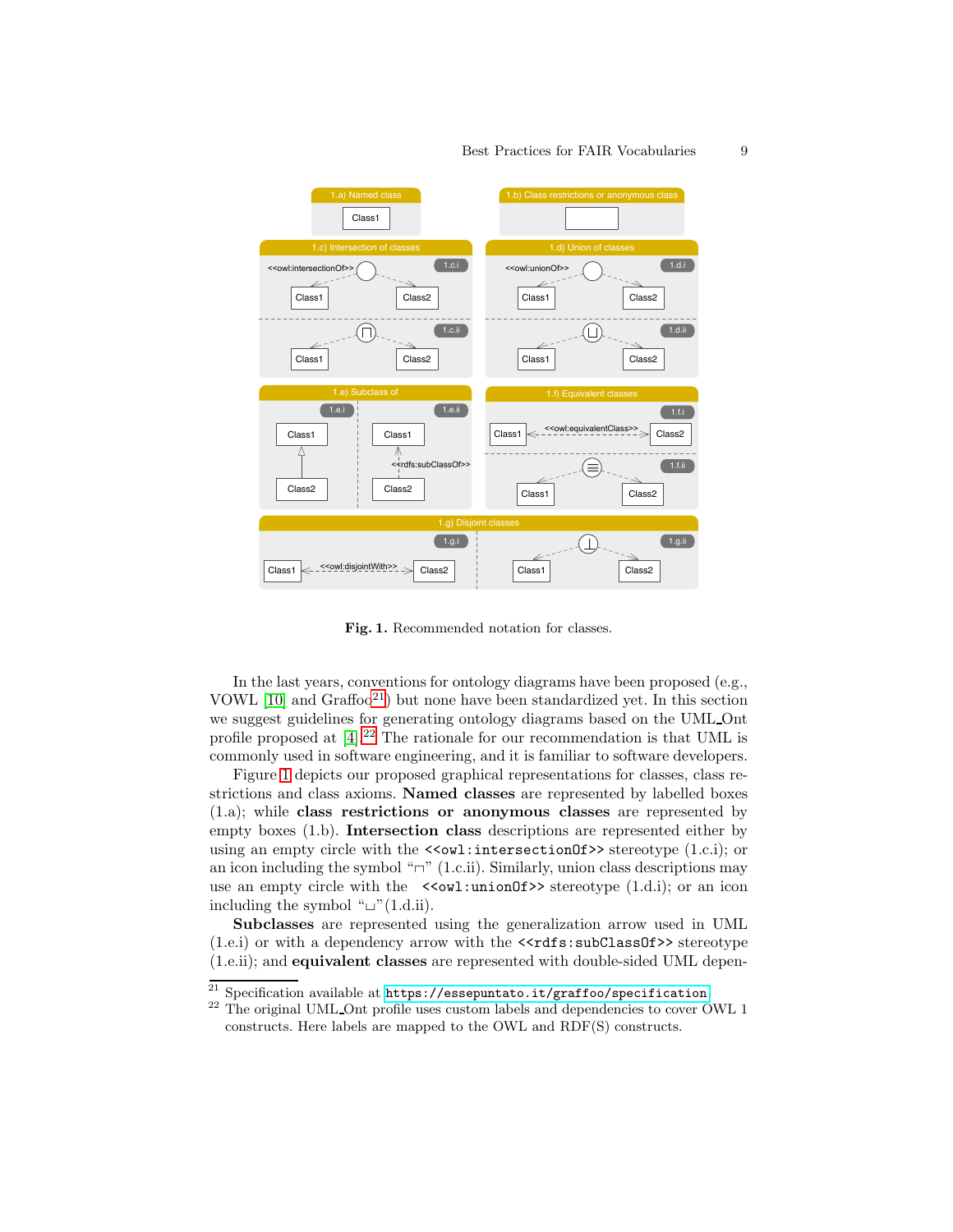dency arrows with the  $\le$  owl: equivalent Class >> (1.f.i) stereotype or by a circle including the symbol " $\equiv$ " (1.f.ii). Lastly, **disjoint classes** may be represented with double-sided UML dependency arrows, using the  $\langle 0 \rangle$  disjointWith>> stereotype (1.g.i) or with a circle including the symbol " $\perp$ " (1.g.ii).

Figure [2](#page-10-1) illustrates guidelines on how to represent object properties. When the domain or range are not known (2.a), properties can be represented with dotted arrows  $(2.a.1)$ ; or with a diamond with the  $\le$  wil: Object Property>> stereotype (2.a.ii). Subproperties may be represented with the UML dependency arrow with the  $\leq \leq wl$ : subPropertyOf>> stereotype linking the arrows that represent the involved object properties (2.b.i) or with an UML dependency unidirectional arrow with the  $\le$  with subPropertyOf>> stereotype linking the diamonds that represent the involved object properties (2.b.ii). When domain and range are known, properties can be represented with a solid line between source and target classes (2.c.i) or with a labelled diamond accompanied by dotted arrows labelled with  $\langle \mathsf{rdfs:domain>} \rangle$  and  $\langle \mathsf{rdfs:range>} \rangle$  respectively  $(2 \text{c.ii})$ . **Equivalent**  $(2 \text{d})$  and **inverse** object properties  $(2 \text{e})$  can be represented by using a bidirectional arrow with the <<owl:equivalentProperty>> and  $\le$  owl: inverseOf>> stereotypes between the lines (2.d.i and 2.e.i) or using diamond shapes (2.d.ii and 2.e.ii). Lastly, functional (2.f), transitive (2.g) and symmetric (2.h) object properties can be represented using a shared notation: either by adding the first initial of the property type (F, T or S) to the object property label attached to the arrow that represents the object property; or by a labelled diamond, which represents the object property itself, including the corresponding stereotype (e.g., <<owl:FunctionalProperty>>).

Figure [3](#page-11-0) shows how to represent datatype properties. When the domain or range are not known (3.a) datatype properties may be represented as labelled dashed boxes attached to boxes representing classes (3.a.i); or as a diamond with <<owl:DatatypeProperty>>. Subproperties for datatypes may be represented with a UML dependency arrow with the  $\langle \text{Cowl}: \text{subPropertyOf} \rangle$ stereotype linking the diamonds that represent the involved datatype properties  $(3.b)$ . When the **domain** and/or **range** are known, the box representing the datatype property may be depicted with a solid line indicating that the domain of the datatype property is the attached class and the range may be included following the characters "::" after the datatype label (3.c.i). Alternatively, a labelled diamond may be used accompanied by dotted arrows labelled with the <<rdfs:domain>> and <<rdfs:range>> stereotypes respectively (3.c.ii). Equivalent datatype properties may be represented by a UML dependency bidirectional arrow with the  $<<$ wl:EquivalentProperty>> stereotype linking the diamonds that represent the datatype properties (3.d). Functional datatype properties may be represented by adding "(F)" to the datatype property label (3.e.i) or by a labelled diamond including the <<owl:FunctionalProperty>> stereotype (3.e.ii).

Finally, Figure [4](#page-11-1) proposes how to represent individuals and class membership. Individuals or instances may be represented by labelled boxes with underlined names or identifiers (4.a). Class membership may be represented with labelled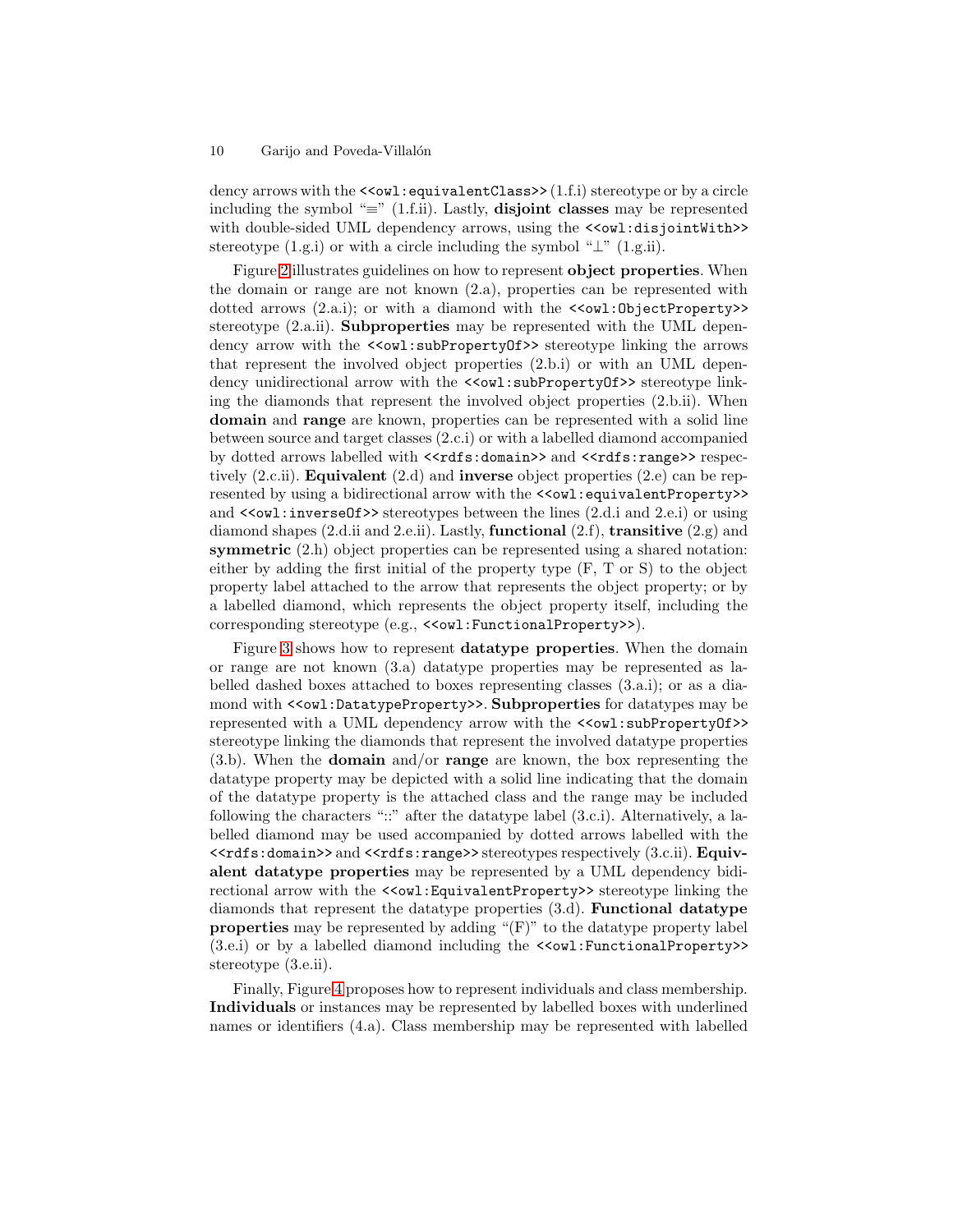

#### Best Practices for FAIR Vocabularies 11

<span id="page-10-1"></span>Fig. 2. Recommended notation for object properties.

boxes containing the individual name followed by the character ":" and the class name, all underlined (4.b.i); by a linking the individual box with the class using a unidirectional UML dependency arrow with the stereotype <<rdf:type>> (4.b.ii) or with a underlined labelled box for the individual attached to the class.

# <span id="page-10-0"></span>4 Ontology Publication on the Web

Once an ontology is fully implemented and documented, it is time to make it accessible and findable in the Web. In this section we briefly describe the best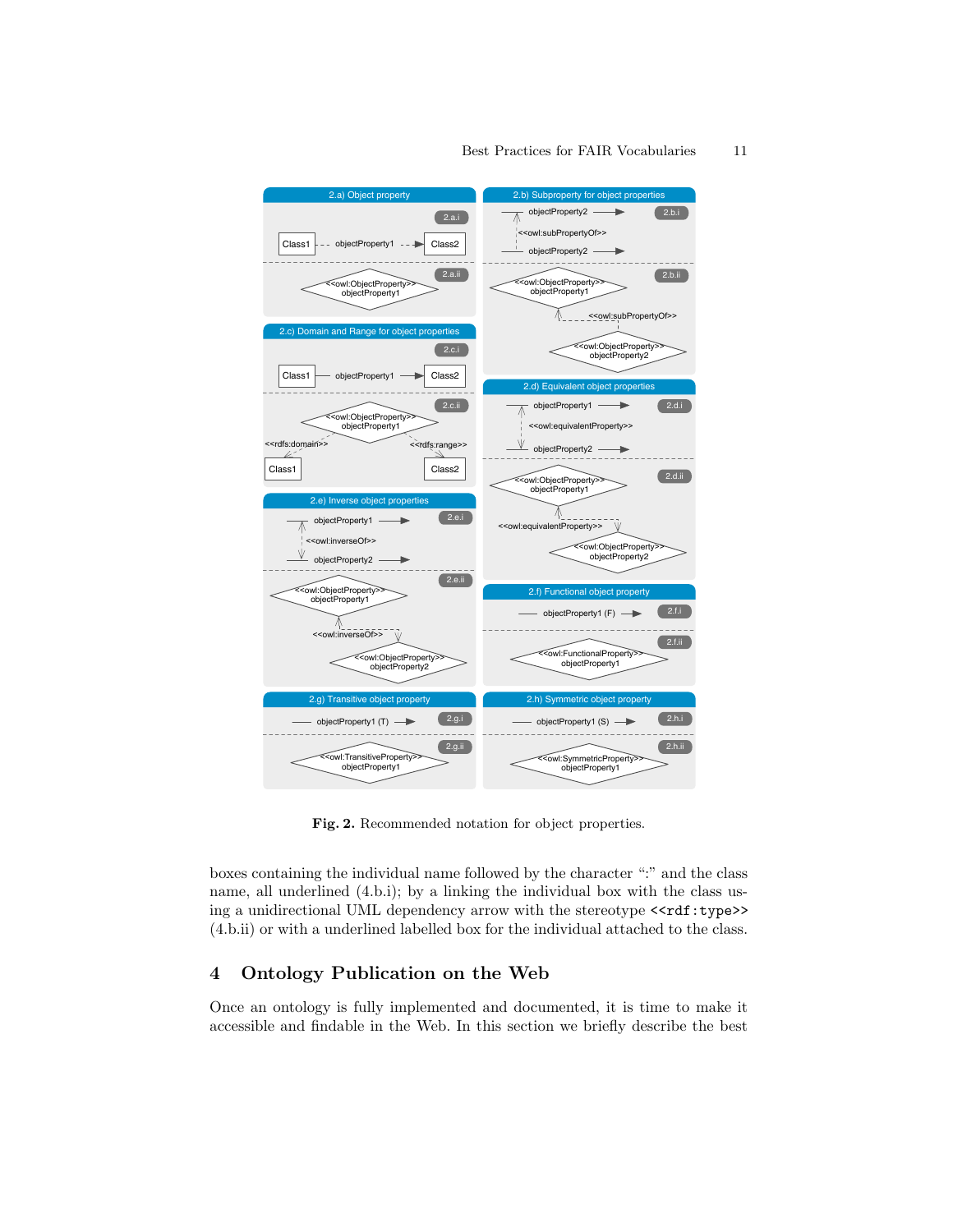

<span id="page-11-0"></span>Fig. 3. Recommended notation for datatype properties.

| 4.a) Individual | 4.b) Class membership |             |        |             |  |
|-----------------|-----------------------|-------------|--------|-------------|--|
| Individual1     | 4.b.i                 | Class1      | 4.b.ii | 4.b.iii     |  |
|                 | Individual1:Class1    |             |        | Class1      |  |
|                 |                       | Individual1 |        | Individual1 |  |

<span id="page-11-1"></span>Fig. 4. Recommended notation for individuals.

practices to perform content negotiation to serve a target ontology in multiple formats (Section [4.1\)](#page-11-2) and registries for describing new ontologies (Section [4.2\)](#page-13-0).

# <span id="page-11-2"></span>4.1 Ontology Accessibility in Multiple Interoperable Formats

Ontologies should be made available in both human and machine readable manner using a single identifier: the ontology URI. This way we can make any ontology resolve to its HTML documentation when accessed by a user in a browser; and resolve to a standard RDF serialization when importing it in an ontology editor. In order to distinguish the target resource to serve (HTML or RDF serialization), we must implement a *303 See Other redirect*, [23](#page-11-3) a common practice in the Semantic Web community for doing *content negotiaiton* over URIs. This

<span id="page-11-3"></span><sup>23</sup> <https://tools.ietf.org/html/rfc7231#page-57>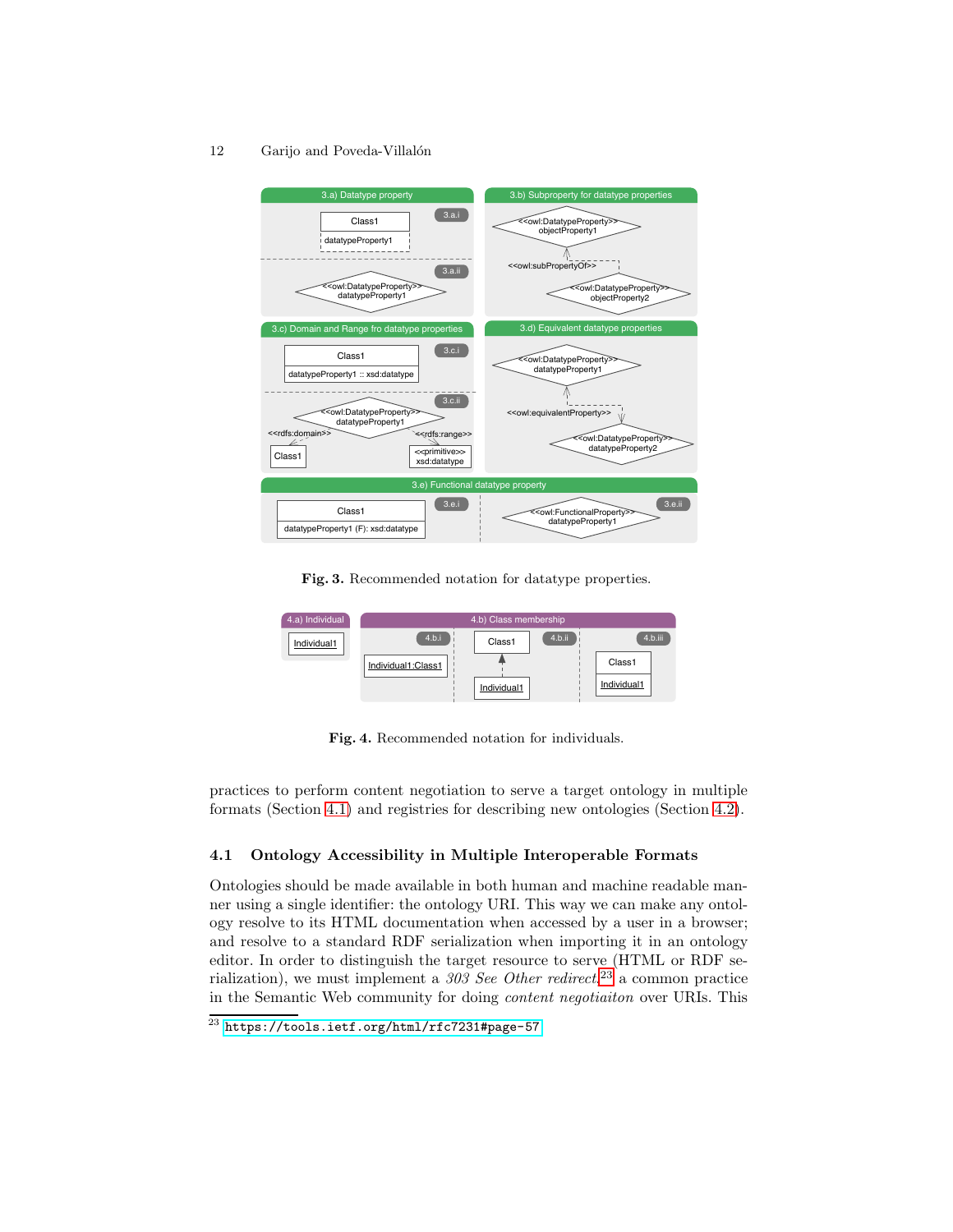type of redirect indicates the location of a target resource in the server based on the received request, but has to be appropriately configured on the server where we are hosting the ontology. Fortunately, there are W3C best practices (recipes) on how to configure an Apache HTTP server -a commonly used type of server for serving files- for hash ended and slash ended ontologies. $^{24}$  $^{24}$  $^{24}$  Here we expand these practices with our example ontology to illustrate: 1) How to support multiple serializations of an ontology (HTML and Turtle); 2) how to support version redirection, as we would like all the versions of the ontology to be appropriately available, not only the latest; 3) How to specify if a serialization is not supported (for example, requests for JSON-LD will return a 406 non-acceptable code, rather than an RDF/XML serialization); and 4) how to implement a default response in case the user agent doing the request does not specify a target in the request (by default we return Turtle). The *htaccess* file to be placed in the server (in an "/example" folder) would look as follows:

```
# Turn off MultiViews (Apache-specific command)
Options -MultiViews
# Directive to specify supported types besides html and xml
# Standard RDF serialization formats include Turtle, RDF/XML, N-Triples and JSON-LD
AddType text/turtle .ttl
RewriteEngine on
# Rewrite rule for accessing the latest version.
RewriteCond %{HTTP_ACCEPT} !application/rdf\+xml.*(text/html|application/xhtml\+xml)
RewriteCond %{HTTP_ACCEPT} text/html [OR]
RewriteCond %{HTTP_ACCEPT} application/xhtml\+xml [OR]
RewriteCond %{HTTP_USER_AGENT} ^Mozilla/.*
RewriteRule ^$ https://dgarijo.github.io/example/release/1.0.1/index-en.html [R=303,L]
# Rewrite rule to serve the Turtle serialization from the vocabulary URI (latest version)
RewriteCond %{HTTP_ACCEPT} text/turtle [OR]
RewriteCond %{HTTP_ACCEPT} text/\* [OR]
RewriteCond %{HTTP_ACCEPT} \*/turtle
RewriteRule ^$ https://dgarijo.github.io/example/release/1.0.1/ontology.ttl [R=303,L]
# Rewrite rules for retrieving a particular version.
RewriteCond %{HTTP_ACCEPT} !application/rdf\+xml.*(text/html|application/xhtml\+xml)
RewriteCond %{HTTP_ACCEPT} text/html [OR]
RewriteCond %{HTTP_ACCEPT} application/xhtml\+xml [OR]
RewriteCond %{HTTP_USER_AGENT} ^Mozilla/.*
RewriteRule ^(.+)$ https://dgarijo.github.io/example/release/$1/index-en.html [R=303,L]
# Rewrite rule to serve Turtle serialization of a particular version
RewriteCond %{HTTP_ACCEPT} text/turtle [OR]
RewriteCond %{HTTP_ACCEPT} text/\* [OR]
RewriteCond %{HTTP_ACCEPT} \*/turtle
RewriteRule ^(.+)$ https://dgarijo.github.io/example/release/$1/ontology.ttl [R=303,L]
# Rewrite rule for other non accepted formats
RewriteCond %{HTTP_ACCEPT} .+
RewriteRule ^(.*)$ https://dgarijo.github.io/example/release/1.0.1/406.html [R=406,L]
# Rewrite rule to serve the Turtle content from the vocabulary URI by default
RewriteRule ^$https://dgarijo.github.io/example/release/1.0.1/ontology.ttl [R=303,L]
```
In order to test the redirection, the easiest way is just to paste the URI of the ontology in Protégé or in your browser and check that both load the right

<span id="page-12-0"></span> $^{24}$  <http://www.w3.org/TR/swbp-vocab-pub/>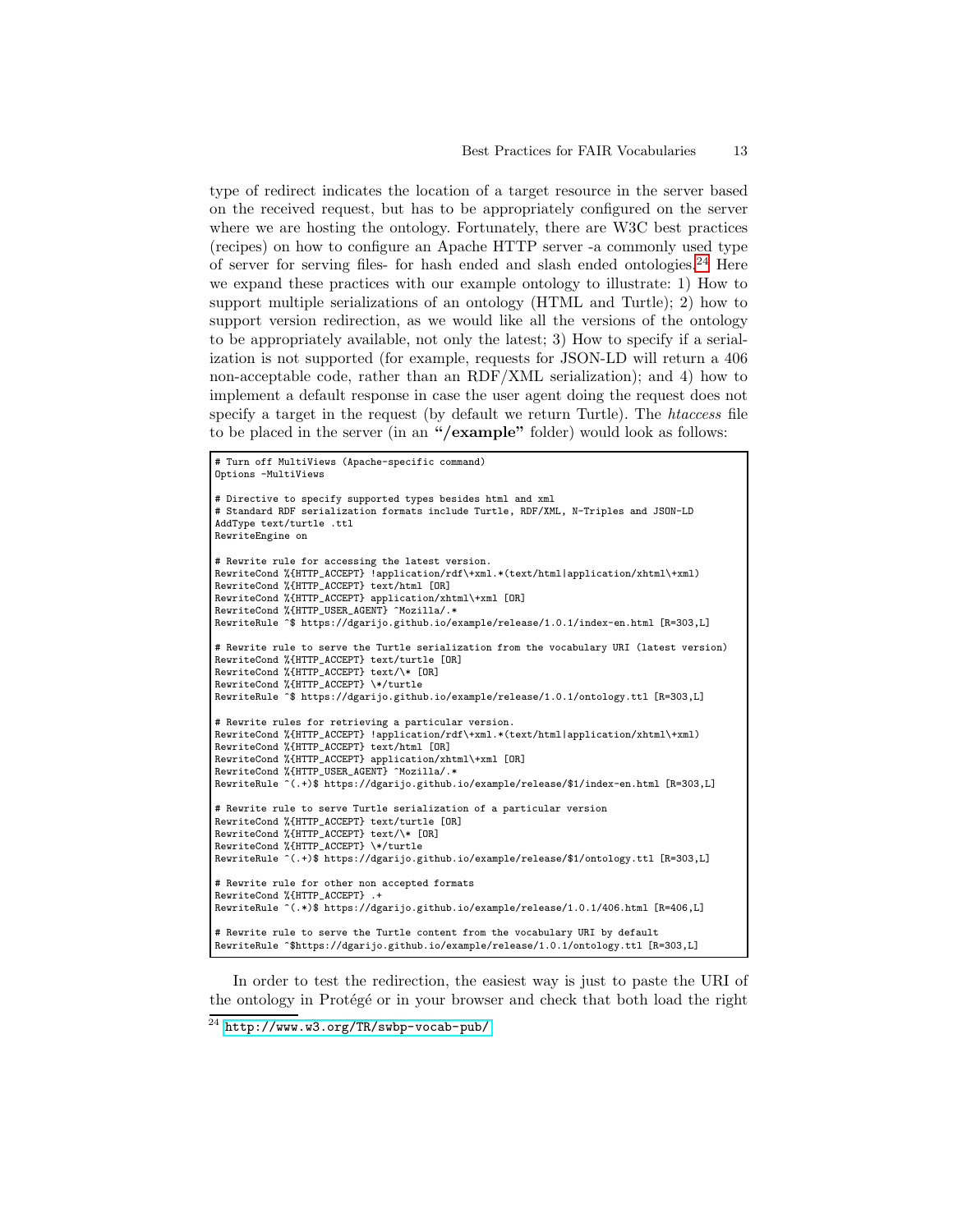serialization. Another possibility is to use a *curl* command,<sup>[25](#page-13-1)</sup> e.g., to retrieve the Turtle serialization:

curl -sH "Accept: text/turtle" -L https://w3id.org/example#

If interested in a particular version, we can use its version IRI. For example, for the documentation of version 1.0.0:

```
curl -sH "Accept: text/html" -L https://w3id.org/example/1.0.0
```
# <span id="page-13-0"></span>4.2 Making an Ontology Findable on the Web

Once an ontology is published in the Web, the next step is to ensure it can be easily found by others. There are three main activities that can help the visibility of an ontology:

- 1. Register the namespace prefix:  $\text{prefix}:\text{c}^{26}$  $\text{prefix}:\text{c}^{26}$  $\text{prefix}:\text{c}^{26}$  is a crowdsourced registry where users can vote the most popular URL for a given prefix.
- 2. Register the ontology: There are a number of existing metadata registries that can be used for browsing existing ontologies [\[15\]](#page-15-4)[\[17\]](#page-15-5). Our recommendation is to look first for domain-specific registries (e.g., Bioportal [\[17\]](#page-15-5) in the biomedical domain, Agroportal [\[7\]](#page-15-13) in Agronomy, etc.) commonly used by the target community of interest. When domain-specific registries do not exist, we suggest registering the ontology in a domain-generic metadata registry, such as Linked Open Vocabularies [\[15\]](#page-15-4) (which has a manual curation process to ensure that minimum metadata is provided) or FAIRsharing.[27](#page-13-3)
- 3. In-document annotations to help crawlers understand the metadata of the ontology when publishing it on the Web. For instance, annotations can be added in your HTML documentation through JSON-LD snippets:<sup>[28](#page-13-4)</sup>

```
<!-- Annotations for the example ontology -->
<script type="application/ld+json">{
  "@context":"http://schema.org",
   "@type":"WebPage",
   "url":"https://w3id.org/example",
   "name":"The example ontology",
"datePublished":"4-2-2020",
   "version":"1.0.1",
   "license":"http://creativecommons.org/licenses/by/2.0/",
   "author":[{"@type":"Person","name":"Daniel Garijo"},
             {"@type":"Person","name":"Maria Poveda"}],
}</script>
```
<sup>25</sup> <https://curl.haxx.se/>

```
^{26}http://prefix.cc
```
<span id="page-13-2"></span><sup>27</sup> <https://fairsharing.org/standards/>

<span id="page-13-4"></span><span id="page-13-3"></span><sup>28</sup> <https://www.w3.org/TR/json-ld11/>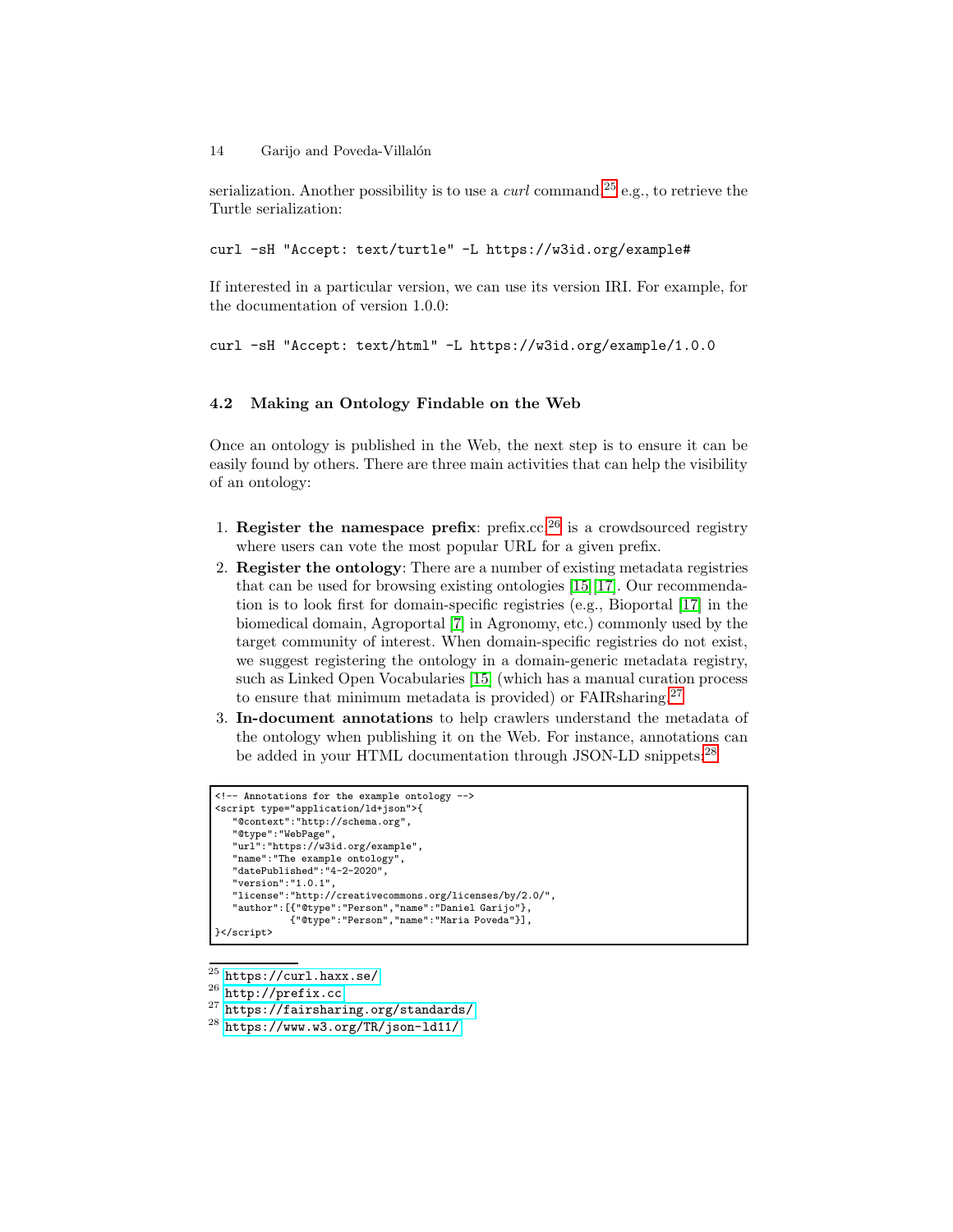### <span id="page-14-0"></span>5 Ontology Documentation and Publication Frameworks

Semantic Web researchers and practitioners have developed methods and tools for easing ontology engineering, development, publication and exploitation. A number these tools have already been mentioned in the corresponding sections of this chapter, however, they are not always integrated as part of an end-to-end framework, and researchers have to use them separately.

More recently, frameworks inspired in the software continuous integration practices have arisen to support ontology engineering activities in collaborative environments. These frameworks offer end-to-end solutions that support ontology engineers documenting, visualizing, testing and publishing their ontologies; and we recommend them as an entry point to adopt some of the practices de-scribed in this chapter. One example is OnToology [\[1\]](#page-14-3), a web application<sup>[29](#page-14-4)</sup> that orchestrates ontology documentation, evaluation and publication on the Web with permanent URLs. Another similar approach is VoCol [5], which provides ontology developers with feedback on syntax and other errors and gives access to a human-readable presentation of a target ontology. Finally, PoolParty [\[13\]](#page-15-14) is a commercial solution that also includes publication of thesauri, taxonomies and ontology management among other features.

# <span id="page-14-1"></span>6 Conclusions

In this chapter we have described implementation guidelines and recommendations for making ontologies findable (through metadata registries and annotations); accessible (through good practices in URI design and content negotiation), interoperable (showing how to serve ontologies in different standard serializations) and reusable (by describing the metadata and diagram guidelines needed for proper understanding) on the Web while following the Linked Data principles. A distinct feature of our guidelines is that we have illustrated how to carry out our recommendations with an example ontology and pointers to usable tools developed by the Semantic Web community in the last decade. Our recommendations reflect years of experience on ontology engineering and also summarize community discussions for ontology design and publication. Hence, we believe these guidelines are a comprehensive starting point for ontology developers who aim to make their ontologies FAIR and available on the Web.

#### <span id="page-14-3"></span>References

- 1. Alobaid, A., Garijo, D., Poveda-Villalón, M., Santana-Perez, I., Fernández-Izquierdo, A., Corcho, O.: Automating ontology engineering support activities with OnToology. Journal of Web Semantics (2018)
- <span id="page-14-2"></span>2. Alonso, C.T., Berrueta, D., Polo, L., Fernndez, S.: Current practices and perspectives for metadata on web ontologies and rules. International Journal of Metadata, Semantics and Ontologies 7(2), 93 (2012)

<span id="page-14-4"></span> $^{29}$  <http://ontoology.linkeddata.es/>